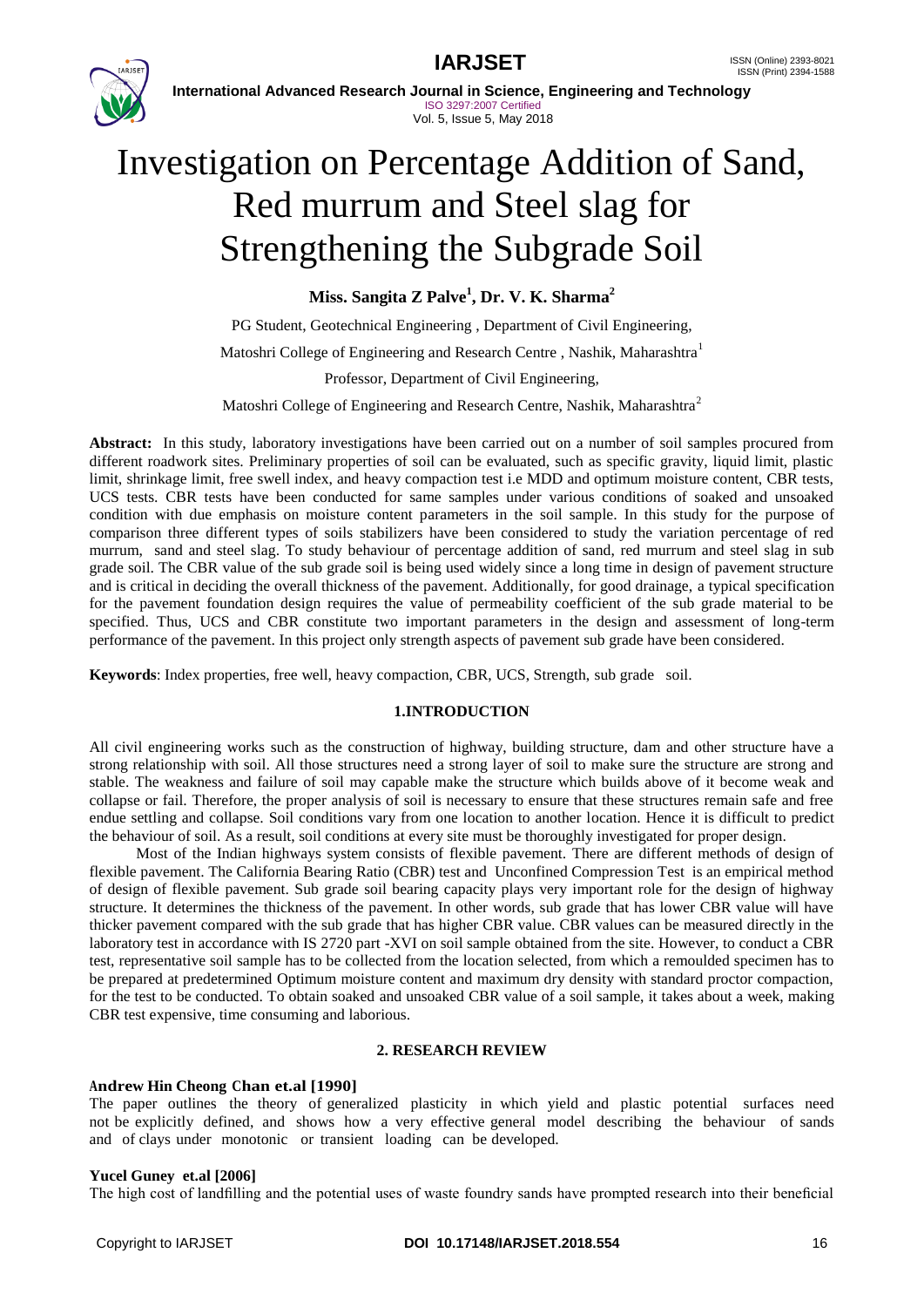

ISO 3297:2007 Certified Vol. 5, Issue 5, May 2018

reuse. Roadways have a high potential for large volume usage of the foundry sands. A laboratory testing program was conducted on soil-foundry sand mixtures amended with cement and lime to assess their applicability as highway subbase materials. The mixtures were compacted in the laboratory at a variety of moisture contents and compactive efforts and subjected to unconfined compression, California bearing ratio, and hydraulic conductivity tests. The results of the study show that the strength of a mixture is highly dependent on the curing period, compactive energy, lime or cement presence, and water content at compaction.

### **M. Olatunji et.al [2009]**

In this research the relations hip between depth of cut, increase in weight of disc plough as well as the draught has been investigated using dimensional analysis on a sandy loam soil. The experiment was conducted on a site with three different moisture contents level at five different speed (0.83, 1.39, 1.94, 2.5 and 2.78). It was observed that the depth of penetration increase with an increase in draught and increase in soil moisture content.

### **Prdeep Muley et.al [2010]**

Murrum is widely used material for the construction of pavement shoulders. Sometimes the available murrum may not satisfy the requirement of CBR and hence need to be modified. The locally available granular material like sand and/ or the crusher dust may be mixed to the soil to obtain the desired characteristics. The paper discusses results of the experimental study in which the quality of local murrum has been improved by adding stone dust. The index properties, compaction characteristics and California Bearing Ratio (CBR) parameters for the murrum blended with varying percentages of the stone dust has been presented and it is shown that the utility of the soil as a road material has been increased greatly by simple mixing of the granular material**.**

### **N.P. Daphalapurkar et.al [2010]**

Determination of the mechanical properties of individual sand grains by conventional material testing methods at the macroscale is somewhat difficult due to the sizes of the individual sand particles (a few μm to mm). In this paper, we used the nanoindentation technique with a Berkovich tip to measure the Young's modulus, hardness, and fracture toughness. An inverse problem solving approach was adopted to determine the stress-strain relationship of sand at the granular level using the finite element method. A cube-corner indenter tip was used to generate radial cracks, the lengths of which were used to determine the fracture toughness.

### **K.V. Manjunath et.al [2012]**

Soil Stabilization may be defined as alteration or modification of one or more soil properties to improve the engineering characteristics and performance of a soil. Black cotton soil is known for its high swell potential and low shear strength. Stabilization of such soil using cement or lime is well established. But very few have researchers have tried the blast furnace slag (an industrial waste) for this purpose. In this study, experimental investigations are done to know the effect of Ground Granulated Blast Furnace Slag (GGBS) on black cotton soil with small percentages of lime. It is found to be very useful for the purpose and also it is beneficial to the environment by putting an industrial waste to good use as well as reducing the carbon foot print by not using cement.

### **3. EXPERIMENTAL INVESTIGATIONS**

### **3.1 Black cotton soil**

Natural black cotton soil was obtained from Sangamner, Ahamednagar distict in Maharashtra state. The soil was excavated from a depth of 1m from the natural ground level. The soil is black in color. The obtained soil was air dried, pulverized manually and passing through 4.75 mm IS sieve was used .The soil has a property of high volume change and develops cracks in summer. This soil predominantly consists of montmorillonites the principal clay mineral.

### **3.2 Sand**

Sand for the present investigation was collected from the Mhalungi River located in Chas Nashik distict. The reason for choice of these types of sand was mainly for their easy availability in many parts of the country for possible use in practice.

### **3.3 Red murrum**

Red murrum for the present investigation was collected from the Malwadi located in Nashik distict. However the quality of Murrum varies with the locations of the quarry.Murrum is generally a residual soil decomposed from Laterite rock is red to reddish brown in color. It is widely used material in different civil engineering construction works in highways and railways.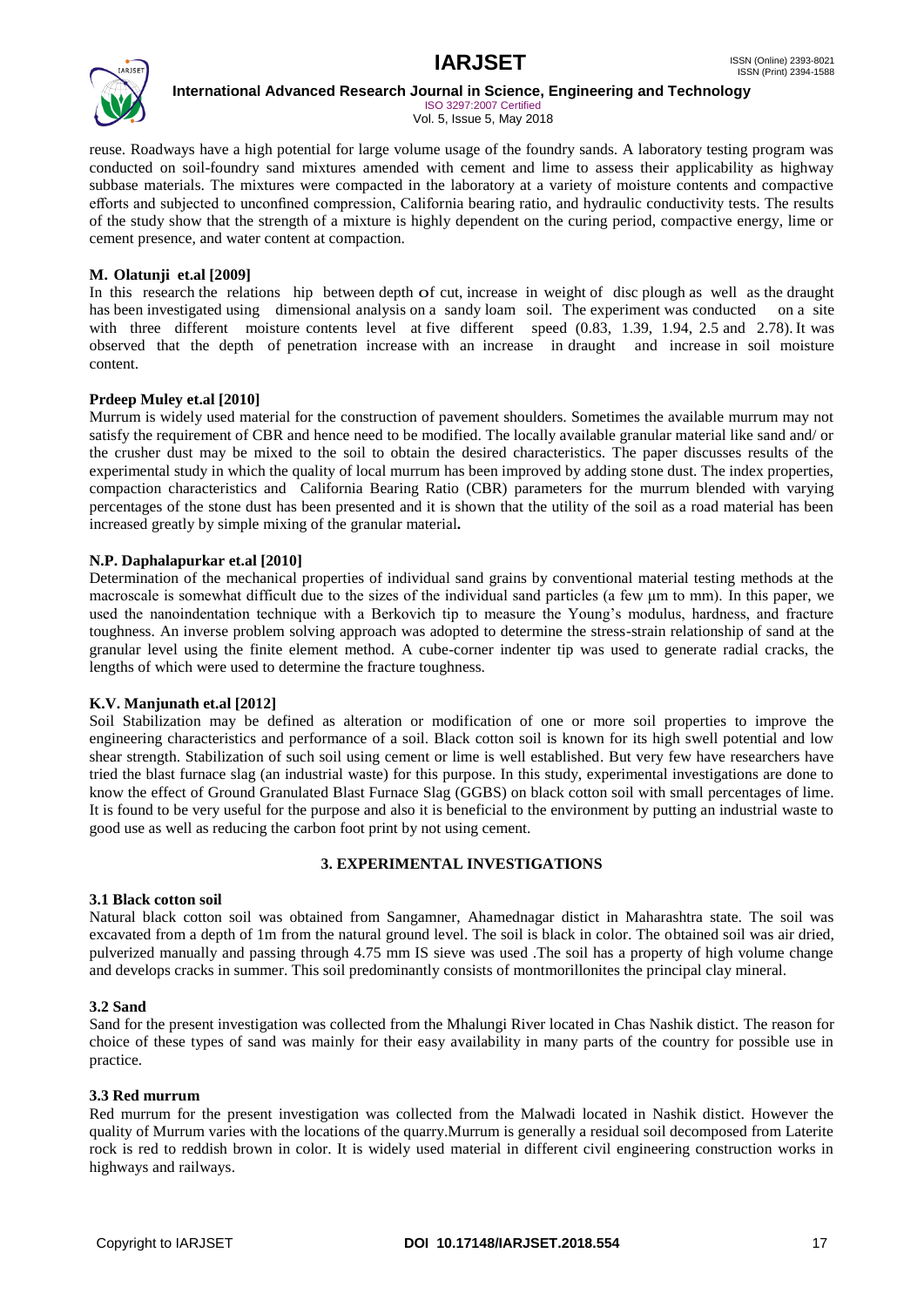

ISO 3297:2007 Certified Vol. 5, Issue 5, May 2018

### **3.4 Steel slag**

Steel slag for the present investigation was collected from the Bhagvati steel industry pvt. Ltd. Malegaon MIDC located in Nashik distict. The reason for choice of thease types of steel slag was waste material and easily available in many parts of country for possible use and it gives the better strength to the expensive soil.

### **3.5 Experimental investigation and testing program**

Initially experiments were conducted to find out different properties of soil as specific gravity , free swell index, liquid limit, plastic limit, shrinkage limit etc. Later on heavy compaction tests were conducted to find out the optimum moisture content and corresponding maximum dry density. Then CBR tests were made at different moisture contents including OMC and analysis made to investigation the variation of CBR with respect to different days of soaking i.e. from unsoaked (day 0) to soaked (day 4). The variations also made with regards to moisture content at different layers along with different positions (east, west, north, south, center position) and also the variation of moisture content with respect to different days of soaking were observed. The investigation was aimed at studying the effect of compaction delay on relationship between moisture and density of a black cotton soil mixed with different proportions of sand, red murrum and steel slag. Also the Unconfined compression test for sand, red murrum and steel slag with different percentage are conducted.

### **4. RESULT AND DISCUSSION**

### **4.1 Effect of compaction on Plane Black cotton soil**



### **Graph 4.1 Comparative graph of Relationship between MDD and moisture content for Black cotton soil after addition of 5% to 25% sand.**

Graph 4.1 shows the relationship between dry density and moisture content for black cotton soil in its natural state. The results obtained from the graph shows that MDD =  $1.445$ gm/cc and OMC = 25.93%

After the addition of 5% to 25% sand the results obtained from the graph shows that MDD =1.469gm/cc and OMC = 24.3%. After the addition of 10% sand the results obtained from the graph shows that MDD =1.496gm/cc and OMC = 23%. After the addition of 15% sand the results obtained from the graph shows that MDD =1.522gm/cc and OMC = 21.2%. After the addition of 20% sand the results obtained from the graph shows that MDD =1.596gm/cc and OMC = 18.1%. After the addition of 25% sand the results obtained from the graph shows that MDD =1.558gm/cc and OMC = 19.4%.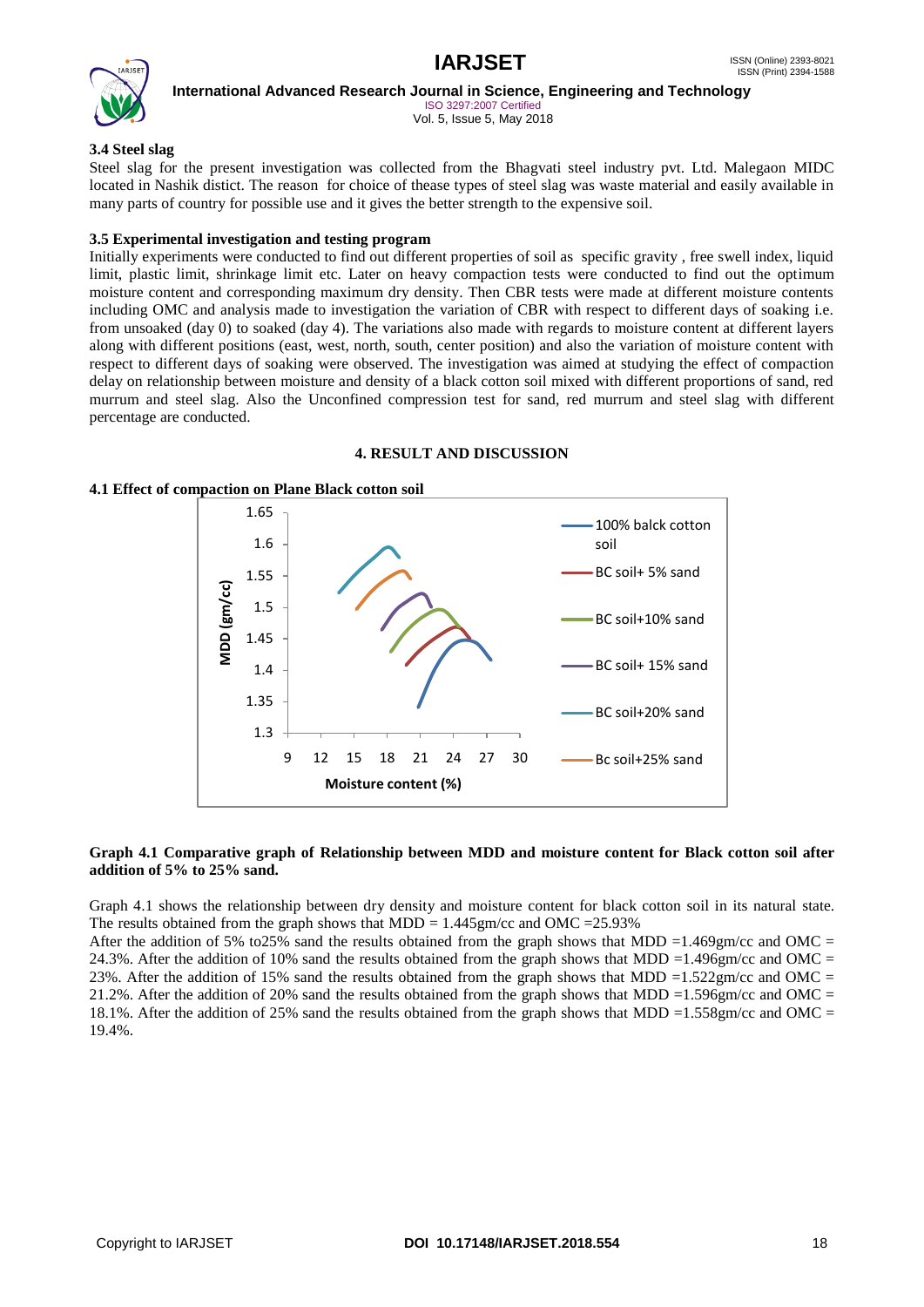# **IARJSET** ISSN (Online) 2393-8021



### **International Advanced Research Journal in Science, Engineering and Technology** ISO 3297:2007 Certified Vol. 5, Issue 5, May 2018



### **Graph 4.2 Comparative graph of Relationship between MDD and moisture content for Black cotton soil after addition of 5% to 25% red murrum.**

Graph 4.2 shows the relationship between dry density and moisture content for black cotton soil after the addition of 5% to 25% red murrum. The results obtained from the graph shows that MDD =1.492gm/cc and OMC = 23%. After the addition of 10% red murrum the results obtained from the graph shows that MDD =1.535gm/cc and OMC = 19.8%. After the addition of 15% red murrum the results obtained from the graph shows that MDD =1.574gm/cc and OMC = 18.1%. After the addition of 20% red murrum the results obtained from the graph shows that MDD  $=1.656$ gm/cc and OMC = 16.3%. After the addition of 25% red murrum the results obtained from the graph shows that  $MDD = 1.611$ gm/cc and  $OMC = 17.3%$ 



### **Graph 4.3 Comparative graph of Relationship between MDD and moisture content for Black cotton soil after addition of 5% to 25% steel slag.**

Graph 4.3 shows the relationship between dry density and moisture content for black cotton soil after the addition of 5% to 25% steel slag. The results obtained from the graph shows that MDD =1.57gm/cc and OMC = 23%. After the addition of 10% steel slag the results obtained from the graph shows that MDD =1.62gm/cc and OMC = 22%. After the addition of 15% steel slag the results obtained from the graph shows that MDD =1.65gm/cc and OMC = 21.5%. After the addition of 20% steel slag the results obtained from the graph shows that MDD =1.7gm/cc and OMC = 20.5%. After the addition of 25% steel slag the results obtained from the graph shows that MDD =1.68gm/cc and  $OMC = 17.5%$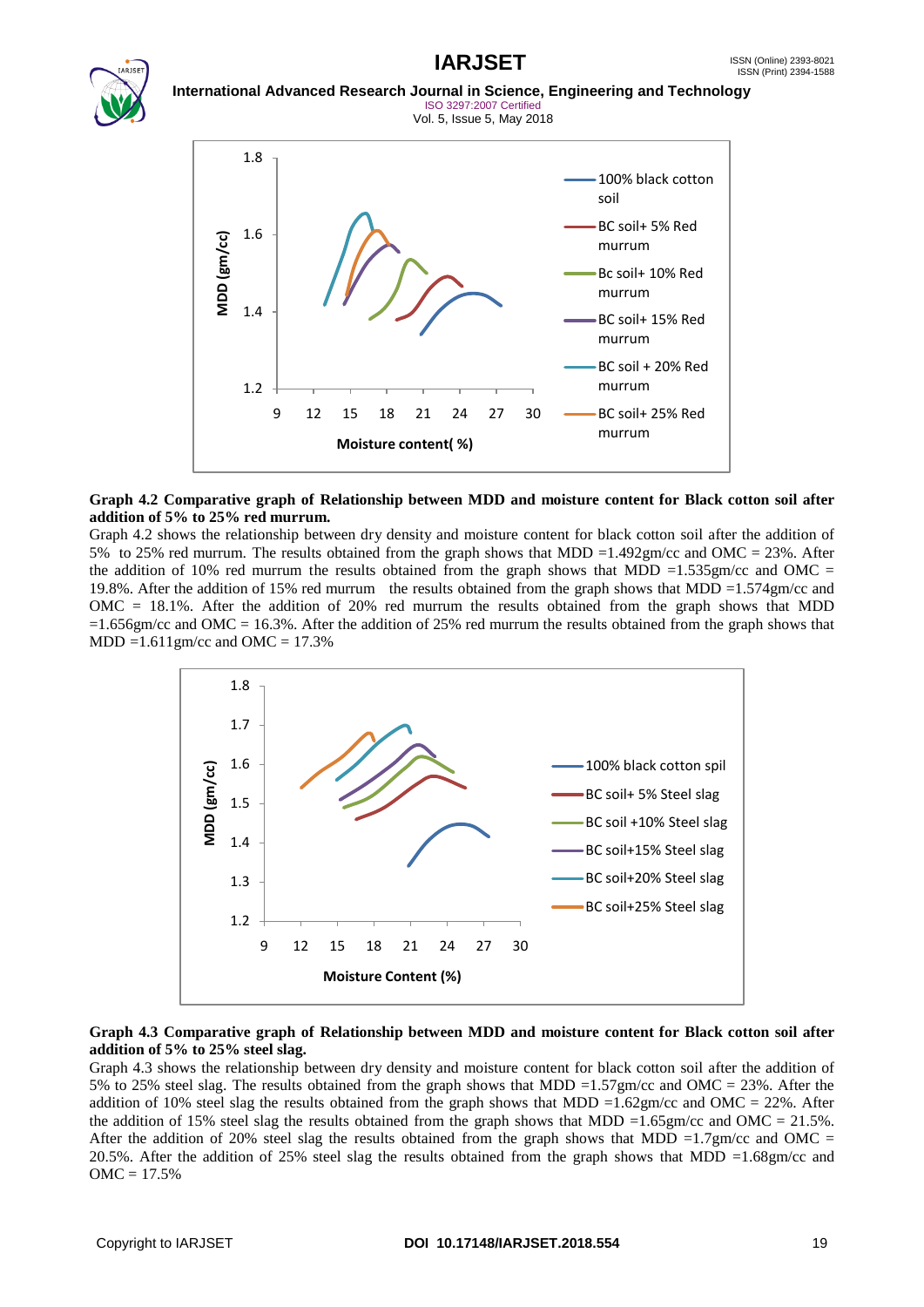## ISSN (Print) 2394-1588





**International Advanced Research Journal in Science, Engineering and Technology** ISO 3297:2007 Certified Vol. 5, Issue 5, May 2018

**4.2 California Bearing Ratio Test (CBR)**



### **4.4 comparative graph between Black cotton soil in soaked and unsoaked condition after the addition of 5% to 25% Sand.**

The results of California bearing ratio (CBR) tests on black cotton soil treated with sand are shown in graph. It is observed that soaked and unsoaked CBR value of black cotton soil increased with addition of different percentage of sand. The value of soaked and unsoaked CBR of black cotton soil increases from 2.4 % to 5.95% at 2.5 mm penetration similarly the CBR value for unsoked at 2.5mm penetration increases from 3.08% to 6.01% respectively. But we have to take greater value for design consideration. 2.5 mm penetration value are greater than 5mm penetration. The CBR value is maximum at 20% addition of sand are 7.62% for soak condition and 8.2 % for unsoaked condition, hence the unsoaked CBR value is always greater than soaked CBR value and hence the 20%is the optimum range of sand.



### **4.5 comparative graph between Black cotton soil in soaked and unsoaked condition after the addition of 5% to 25% red murrum.**

The results of California bearing ratio (CBR) tests on black cotton soil treated with red murrum are shown in graph. It is observed that soaked and unsoked CBR value of black cotton soil increased with addition of different percentage of red murrum. The value of soaked CBR of black cotton soil increases from 2.4 % to 5.23% at 2.5 mm penetration similarly the CBR value for unsoaked condition at 2.5mm penetration increases from 3.08% to 6.68 % respectively. But we have to take greater value for design consideration. 2.5 mm penetration value are greater than 5mm penetration. The CBR value is maximum at 20% addition of red murrum are 6.4% for 2.5 mm penetration for soked condition and 8.94% for unsoked condition 2.5 mm penetration, hence the unsoaked CBR value is always greater than soaked CBR value and hence the 20%is the optimum range of red murrum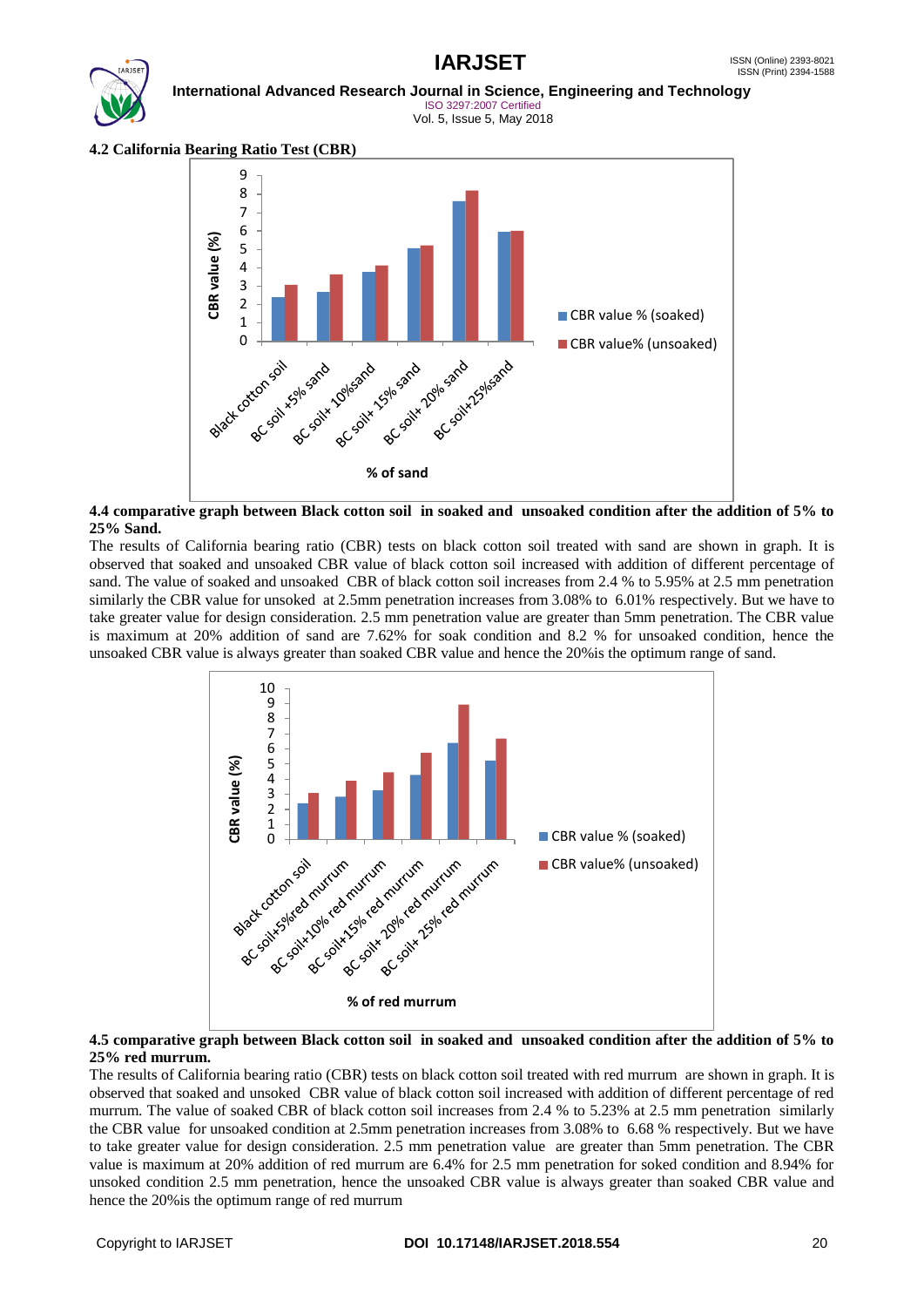

### **International Advanced Research Journal in Science, Engineering and Technology** ISO 3297:2007 Certified



### **4.6 comparative graph between Black cotton soil in soaked and unsoaked condition after the addition of 5% to 25% Steel slag.**

The results of California bearing ratio (CBR) tests on black cotton soil treated with steel slag are shown in graph. It is observed that soaked and unsoked CBR value of black cotton soil increased with addition of different percentage of steel slag. The value of soaked CBR of black cotton soil increases from 2.4 % to 6.8% at 2.5 mm penetration similarly the CBR value for unsoked condition at 2.5mm penetration increases from 3.08% to 7.04% respectively. But we have to take greater value for design consideration. 2.5 mm penetration value are greater than 5mm penetration. The CBR value is maximum at 20% addition of steel slag are 9.09% for 2.5 mm penetration for soaked condition and 9.43% for 2.5 mm penetration for unsoaked condition, hence the unsoaked CBR value is always greater than soaked CBR value and hence the 20%is the optimum range of steel slag.

### **4.3 Unconfined Compression Strength Test (UCS)**

The UCS test is the simplest and quickest test for determining cohesion and shear strength of the cohesive soils. These values are used for checking the short term stability of foundations and slopes, where rate of loading is fast but the drainage is very slow. The change in the shear strength is determined by conducting compression test on black cotton soil with addition of sand, red murrum and steel slag. The results obtained from these tests were plotted and discussed



### **4.7 comparative graph between Stress and Strain for Black cotton soil after the addition of 5% to 25% Sand for 0, 7, 14, 28 days.**

Graph shows the variation of UCS of black cotton soil after the addition of sand in different percentages such as 5%, 10%, 15%, 20% and 25%. UCS test was conducted with 0 days cured, 7 days cured, 14 days cured, 28 days curing effect. From the graph it can be observed that with increase in curing days strength of black cotton soil goes on increasing from 160.154 KN/m<sup>2</sup> to 167.687 KN/m<sup>2</sup> with 0 days . Curing days increases from 7 days, 14 days, 28 days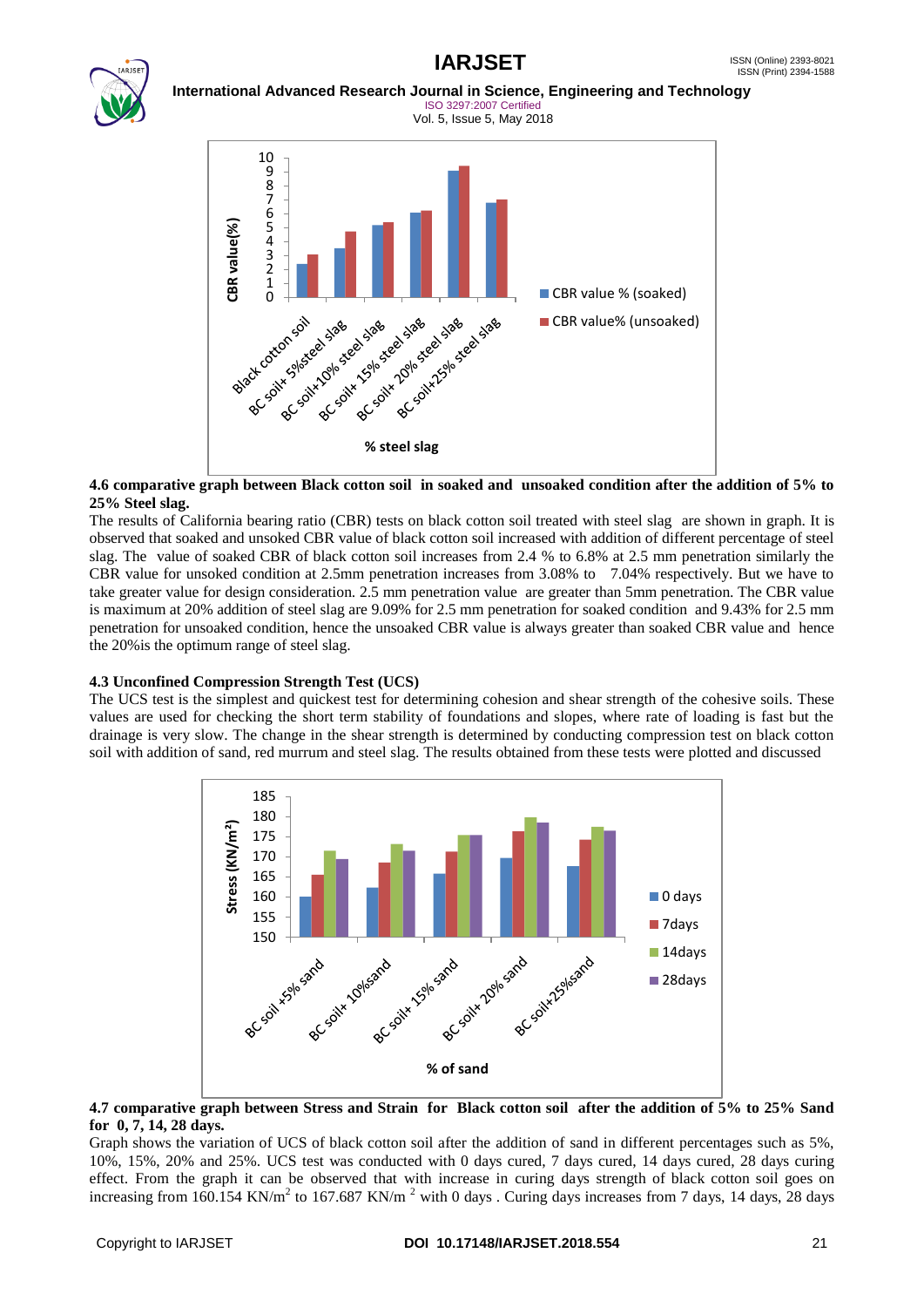### **IARJSET** ISSN (Online) 2393-8021 ISSN (Print) 2394-1588 **International Advanced Research Journal in Science, Engineering and Technology** ISO 3297:2007 Certified Vol. 5, Issue 5, May 2018

respectively. With increase in strength for 7 days curing from 165.554 KN/m<sup>2</sup> to 174.357 KN/m<sup>2</sup>, similarly for 14 days curing strength increases from 171.554 KN/m<sup>2</sup> to 177.545 KN/m<sup>2</sup> also for 28 days curing days strength from 169.524 KN/m<sup>2</sup> to 176.54 KN/m<sup>2</sup>. Graph shows the value of 14 days strength is maximum as compare to 0 days, 7 days, 28 days . Ie the UCS strength of 14 days is the optimum range. Graph also shows the 20% addition of sand the UCS strength is increases from 169.755KN/m<sup>2</sup> to 179.854 KN/m<sup>2</sup> from 0 days to 14 days then UCS strength is decreases from 179.854 KN/m<sup>2</sup> to 178.545KN/m<sup>2</sup>. Hence the 20% addition of sand is the optimum range of UCS of soil.



### **4.8 comparative graph between Stress and Strain for Black cotton soil after the addition of 5% to 25% Red murrum for 0, 7, 14, 28 days.**

Graph shows the variation of UCS of black cotton soil after the addition of red murrum in different percentages such as 5%, 10%, 15%, 20% and 25%. UCS test was conducted with 0 days cured, 7 days cured, 14 days cured, 28 days curing effect. From the graph it can be observed that with increase in curing days strength of black cotton soil goes on increasing from 172.154KN/m<sup>2</sup> to 180.654 KN/m<sup>2</sup> with 0 days . Curing days increases from 7 days, 14 days, 28 days respectively. With increase in strength for 7 days curing from 178.139 KN/m<sup>2</sup> to 184.997 KN/m<sup>2</sup>, similarly for 14 days curing strength increases from 187.365 KN/m<sup>2</sup> to 199.087 KN/m<sup>2</sup> also for 28 days curing days strength from 185.145 KN/m<sup>2</sup> to 195.325 KN/m<sup>2</sup>. Graph shows the value of 14 days strength is maximum as compare to 0 days, 7 days, 28 days . Ie the UCS strength of 14 days is the optimum range. Graph also shows the 20% addition of red murrum the UCS strength is increases from 182.966 KN/m<sup>2</sup> to 199.087 KN/m<sup>2</sup> from 0 days to 14 days then UCS strength is decreases from 199.087KN/ $m^2$  to 197.44KN/ $m^2$ . Hence the 20% addition of red murrum is the optimum range of UCS of soil.



### **4.9 comparative graph between Stress and Strain for Black cotton soil after the addition of 5% to 25% Steel slag for 0, 7, 14, 28 days.**

Graph shows the variation of UCS of black cotton soil after the addition of steel slag in different percentages such as 5%, 10%, 15%, 20% and 25%. UCS test was conducted with 0 days cured, 7 days cured, 14 days cured, 28 days curing effect. From the graph it can be observed that with increase in curing days strength of black cotton soil goes on increasing from 194.584 KN/m<sup>2</sup> to 207.133 KN/m<sup>2</sup> with 0 days . Curing days increases from 7 days, 14 days, 28 days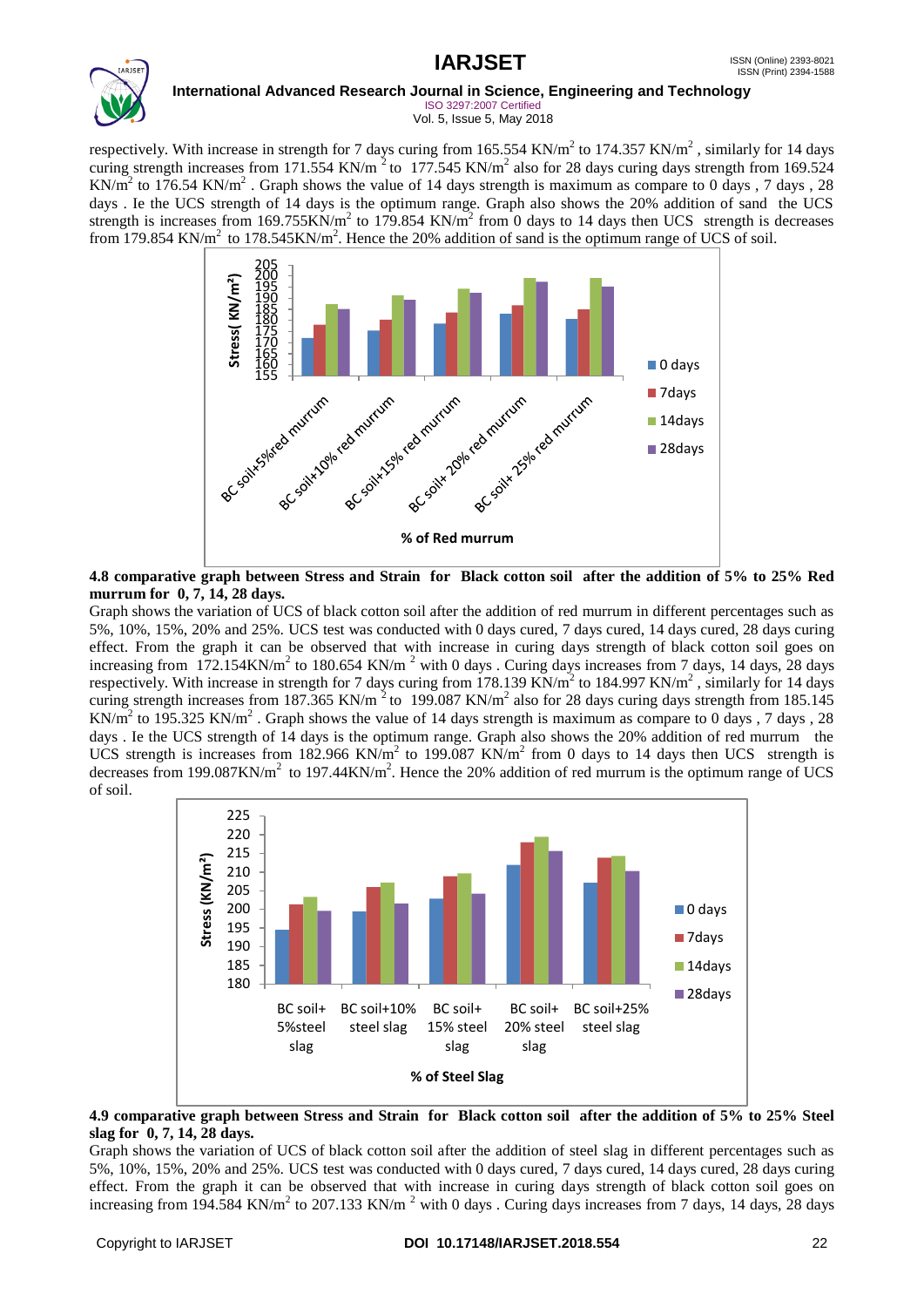

ISO 3297:2007 Certified Vol. 5, Issue 5, May 2018

respectively. With increase in strength for 7 days curing from  $201.354$  KN/m<sup>2</sup> to  $213.873$  KN/m, similarly for 14 days curing strength increases from 203.354 KN/m<sup>2</sup> to 214.326 KN/m<sup>2</sup> also for 28 days curing days strength from 199.64 KN/m<sup>2</sup> to 210.258 KN/m<sup>2</sup>. Graph shows the value of 14 days strength is maximum as compare to 0 days, 7 days, 28 days . Ie the UCS strength of 14 days is the optimum range. Graph also shows the 20% addition of steel slag the UCS strength is increases from 211.915KN/m<sup>2</sup> to 219.446 KN/m<sup>2</sup> from 0 days to 14 days then UCS strength is decreases from 219.446 KN/m<sup>2</sup> to 215.654KN/m<sup>2</sup>. Hence the 20% addition of steel slag is the optimum range of UCS of soil.

### **5. CONCLUSION**

On the basis of study and experimental investigations it was observed that the property of black cotton soil effectively improved by use of different percentages of sand, red murrum and steel slag content. In this study varying percentage of sand, red murrum and steel slag 5% ,10%, 15%, 20%, 25% was used to stabilize the black cotton soil.

1. Specific gravity of stabilized soil increased with the increase in percentage of sand up to 5% to 25% is from 2.61 to 2.63. Specific gravity of stabilized soil increased with the increase in percentage of red murrum up to 5% to 25% is from 2.61 to 2.65. Specific gravity of stabilized soil increased with the increase in percentage of steel slag up to 5% to 25% is from 2.61 to 2.74.

2. Liquid limit of black cotton soil decrease with increase in percentage of sand, red murrum and steel slag such as for sand decreased from 65% to 54.4% in percentage 5% to 25%, for red murrum decreased from 65% to 50.41% in percentage 5% to 25%, for steel slag decreased from 65% to 46.78% in percentage 5% to 25%.

3. Plastic limit of black cotton soil decreased with increase in percentage of sand, red murrum and steel slag such as for sand from 25.72% to 23.46%, for red murrum from 25.72% to 19.78%,for steel slag from 25.72% to 17.08%.

4. Shrinkage limit of black cotton soil decreased with increase in percentage of sand, red murrum and steel slag such as for sand from18.64% to 12.79%, for red murrum from 18.64% to 11.43%, for steel slag from 18.645 to 10.42%.

5. Swelling property of black cotton soil decreased with increase the percentage of sand, red murrum, steel slag such as for sand 41% to 28% , for red murrum 41% to 23% and for steel slag 41% to 18%. Sand, red murrum and steel slag control the swelling behavior of black cotton soil.

6. Mixing of soil with varying percentage of sand, red murrum and steel slag the maximum dry density increased with increased percentage of sand, red murrum and steel slag with decrease moisture content. MDD increased for sand from 1.445 gm/cc to1.596 gm/cc then decreased slowly, and moisture content decreased from 25.9% to18.1% then increased slowly. For red murrum MDD increased from 1.445 gm/cc to 1.656gm/cc then slowly decreased, and moisture content decreased from 25.9% to16.3% then increased slowly. For steel slag MDD increased from 1.445

gm/cc to 1. 7gm/cc then slowly decreased, and moisture content decreased from 25.9% to 20.5%.<br>7. California bearing ratio of black cotton soil increased with the increase in percentage of 7. California bearing ratio of black cotton soil increased with the increase in percentage of sand, red murrum and steel slag up to the 20% addition of stabilizer then decreased slowly up to 25% addition of stabilizer.

8. Unconfined compression test increased with increase in percentage of sand, red murrum and steel slag up to the 20% addition of stabilizer then decreased slowly up to 25% addition of stabilizer with varying days of curing such as 0days, 7 days, 14 days, 28 days.

### **6. REFERENCES**

- [1] Ziauddin A. Khan, Rezqallah H. Malkawi, Khalaf A. Al-Ofi, and Nafisullah Khan, "Review of steel slag utilization in Saudi Arabia", 6th Saudi Engineering Conference, KFUPM, Dhahran, Dec – 2002, pp. 64-73.
- [2] Phanikumar, B.R. and Sharma, R.S. Effect of flyash on engg properties of expansive soil, Journal of Geotechnical and Geoenvironmental Engineering Vol. 130(7), (2004) pp. 764-767.
- [3] O.O. Amu, A.B. Fajobi and B.O. Oke, "Effect of Eggshell Powder on the stabilizing potential of lime on an expansive clay soil", Research Journal of Agriculture and Biological Sciences, 2005, pp. 80-84.
- [4] Soosan, T. G., Sridharan, A., Jose, B.T, and Abraham, B. M. Utilization of quarry dust to improve the geotechnical properties of soils in highway construction, Geotechnical Testing Journal, Vol. 28(4), Paper ID GTJ11768, (2005) pp. 391-400.
- [5] Yucel Guney , Ahmet H. Aydilek , M. Melih Demirkan, "Geoenvironmental behavior of foundry sand amended mixtures for highway sub bases" Waste Management vol 26, 2006, pp. 932–945.
- [6] Eskioglou, N.Oikonomou. "Protection of Environment by the use of Fly ash in road construction". Global NEST Journal, Vol.10, No 1, (2006) pp. 108-113.
- [7] Praveen Kumar, Satish Chandra, and Vishal, R. Comparative study of different sub base materials. J. Mat. In Civil Engg Vol.18 (4), (2006) pp. 576-580.
- [8] Pasetto M., Baldo. N. "The use of Eaf steel slag in bituminous mixes for flexible Pavements: A Numerical and Experimental Analysis", 4th International SIIV congress Palermo, Italy, Sept. 2007, pp. 12-14.
- [9] Baha Vural Kok, Neeati kuloglu, "Effect of Steel Slag Usage as Aggregate on Indirect Tensile and Creep Modulus of Hot Mix Asphalt", G. U. Journal of Science, 2008, pp. 97-103.
- [10] K. Mallikarjuna Rao, G.V.Rama Subba Rao, Influence of fly ash on compaction characteristics of expansive soil using 22 factorial experimentation. (2008), pp. 1-19.
- [11] Mereena K.P., Ajitha B. Bhaskar, "Triaxial compression of clay reinforced with quarry dust fibre column", 10th National conference on Technological Trends, Nov. 2009, pp. 58-62.
- [12] Anitha K.R., R. Ashalatha, Arvee Sujil Johnson, "Effect of RBI Grade 81 on Different Types of Subgrade Soil", 10th National Conference on Technologicl Trends (NCTT09) 6-7 Nov. 2009, pp. 165-170.